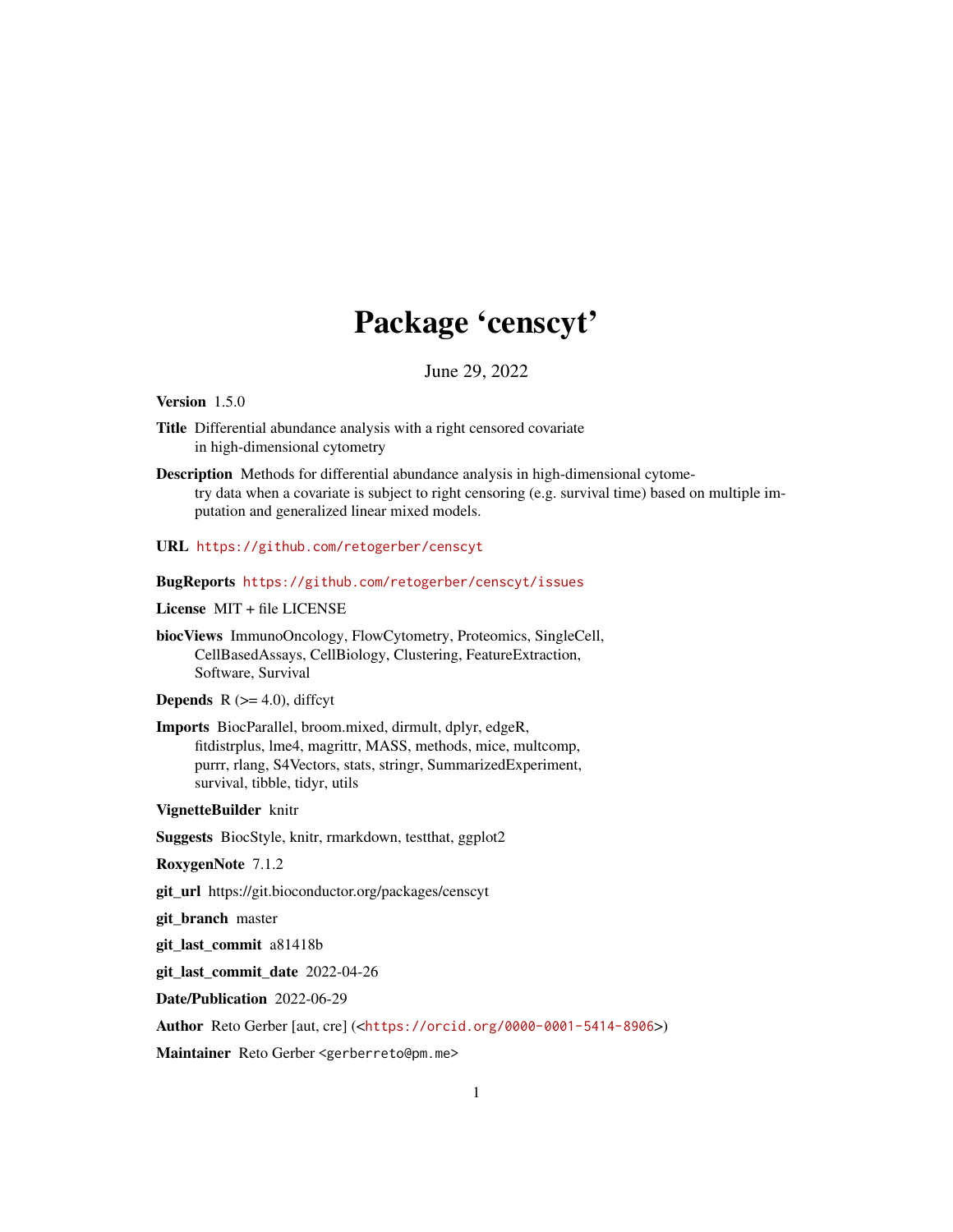# <span id="page-1-0"></span>R topics documented:

| Index | 19 |
|-------|----|
|       |    |
|       |    |
|       |    |
|       |    |
|       |    |
|       |    |

censcyt *Run* censcyt *pipeline*

# Description

Wrapper function to run complete censcyt pipeline

# Usage

```
censcyt(
  d_input,
  experiment_info = NULL,
  marker_info = NULL,
  design = NULL,
  formula = NULL,contrast,
  analysis_type = c("DA"),
 method_DA = c("censcyt-DA-censored-GLMM"),
  markers_to_test = NULL,
  clustering_to_use = NULL,
  cols_to_include = NULL,
  subsampling = FALSE,
  n\_sub = NULL,seed_sub = NULL,
  transform = TRUE,
  cofactor = 5,
  cols_clustering = NULL,
  xdim = 10,
  ydim = 10,
  meta_clustering = FALSE,
 meta_k = 40,
  seed_clustering = NULL,
 min_cells = 3,
 min_samples = NULL,
  normalize = FALSE,
  norm_factors = "TMM",
  verbose = TRUE,
```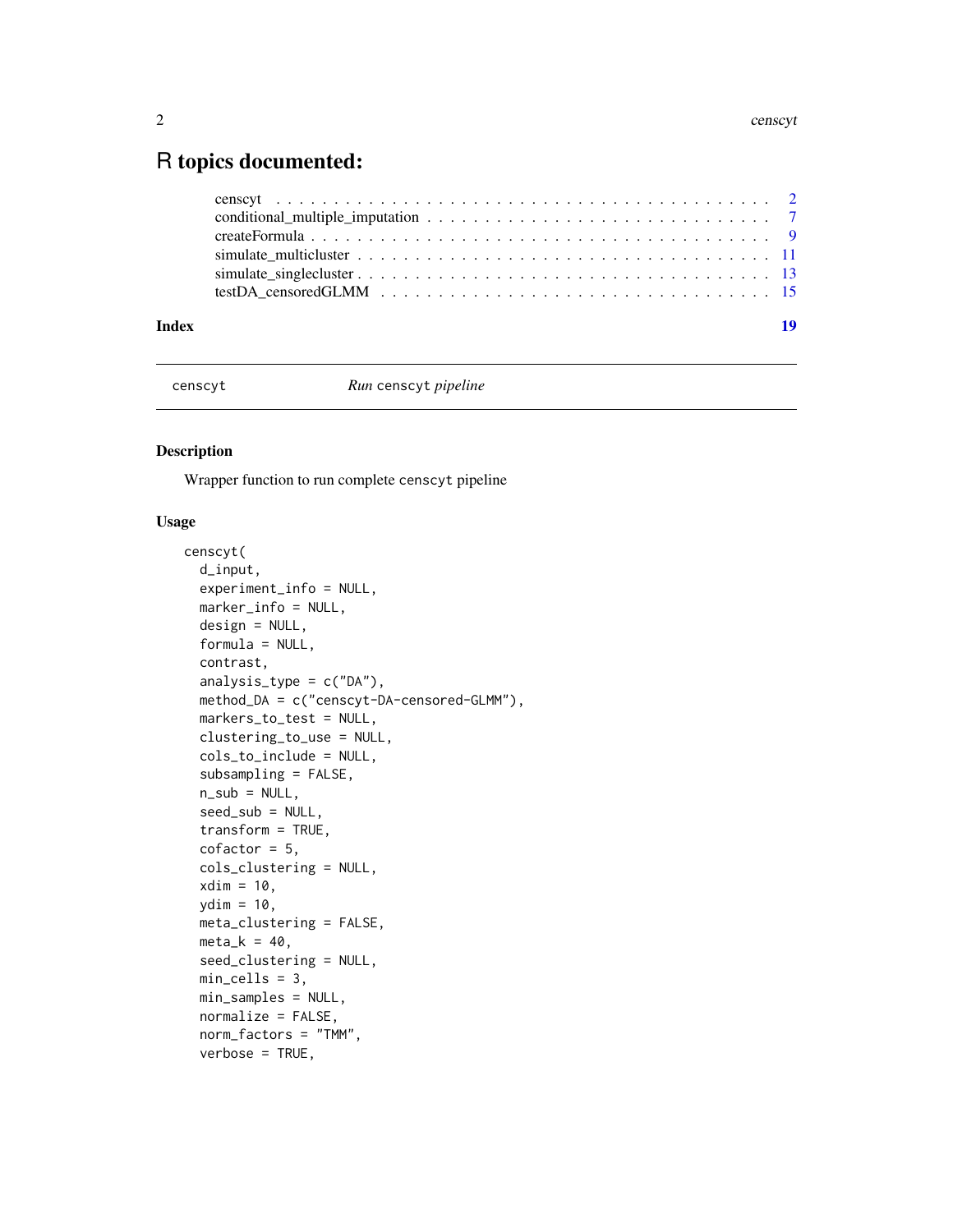#### <span id="page-2-0"></span>censcyt 3

```
mi_{reps} = 10,
imputation_method = c("km", "km_exp", "km_wei", "km_os", "rs", "mrl", "cc", "pmm"),
 BPPARAM = BiocParallel::SerialParam()
\sum_{i=1}^{n}
```

| $d$ _input        | Input data. Must be either: (i) a flowSet-class or list of flowFrame-classs,<br>DataFrames, data.frames, or matrices as input (one flowFrame or list item<br>per sample) (see prepareData); or (ii) a CATALYST daFrame (containing cluster<br>labels in rowData; see vignette for an example).                                                                                                                                                                                                                                                                                                                                                                                                         |  |  |
|-------------------|--------------------------------------------------------------------------------------------------------------------------------------------------------------------------------------------------------------------------------------------------------------------------------------------------------------------------------------------------------------------------------------------------------------------------------------------------------------------------------------------------------------------------------------------------------------------------------------------------------------------------------------------------------------------------------------------------------|--|--|
| experiment_info   |                                                                                                                                                                                                                                                                                                                                                                                                                                                                                                                                                                                                                                                                                                        |  |  |
|                   | data.frame, DataFrame, or {tbl_df} of experiment information, for exam-<br>ple sample IDs and group IDs. Must contain a column named sample_id.<br>See prepareData. (Not required when providing a CATALYST daFrame for<br>$d$ _input.)                                                                                                                                                                                                                                                                                                                                                                                                                                                                |  |  |
| marker_info       | data.frame, DataFrame, or tbl_df of marker information for each column of<br>data. This should contain columns named marker_name and marker_class.<br>The columns contain: (i) marker names (and any other column names); and<br>(ii) a factor indicating the marker class for each column (with entries "type",<br>"state", or "none"). See prepareData. (Not required when providing a<br>CATALYST daFrame for d_input.)                                                                                                                                                                                                                                                                             |  |  |
| design            | Design matrix, created with createDesignMatrix. See createDesignMatrix.                                                                                                                                                                                                                                                                                                                                                                                                                                                                                                                                                                                                                                |  |  |
| formula           | Model formula object, created with createFormula. See createFormula.                                                                                                                                                                                                                                                                                                                                                                                                                                                                                                                                                                                                                                   |  |  |
| contrast          | Contrast matrix, created with createContrast. See createContrast.                                                                                                                                                                                                                                                                                                                                                                                                                                                                                                                                                                                                                                      |  |  |
| analysis_type     | Type of differential analysis to perform: differential abundance (DA) of cell pop-<br>ulations. The only option at the moment is "DA". See testDA_censoredGLMM.                                                                                                                                                                                                                                                                                                                                                                                                                                                                                                                                        |  |  |
| method_DA         | Method to use for calculating differential abundance (DA) tests. Currently the<br>only option is testDA_censoredGLMM. Default = testDA_censoredGLMM.                                                                                                                                                                                                                                                                                                                                                                                                                                                                                                                                                   |  |  |
| markers_to_test   |                                                                                                                                                                                                                                                                                                                                                                                                                                                                                                                                                                                                                                                                                                        |  |  |
|                   | (Optional) Logical vector specifying which markers to test for differential ex-<br>pression (from the set of markers stored in the assays of d_medians; for method<br>testDS_limma or testDS_LMM). Default = all 'cell state' markers, which are<br>identified by the logical vector id_state_markers stored in the meta-data of<br>d_medians. See testDS_limma or testDS_LMM.                                                                                                                                                                                                                                                                                                                         |  |  |
| clustering_to_use |                                                                                                                                                                                                                                                                                                                                                                                                                                                                                                                                                                                                                                                                                                        |  |  |
|                   | (Optional) Column name indicating which set of cluster labels to use for dif-<br>ferential testing, when input data are provided as a CATALYST daFrame object<br>containing multiple sets of cluster labels. (In this case, the metadata of the<br>daFrame object is assumed to contain a data frame named cluster_codes;<br>clustering_to_use is the column name of the selected column in cluster_codes.<br>If clustering_to_use is provided, an identifier clustering_name to identify<br>this column will also be saved in the metadata of the output object.) Default =<br>NULL, in which case cluster labels stored in column named cluster_id in the<br>rowData of the daFrame object are used. |  |  |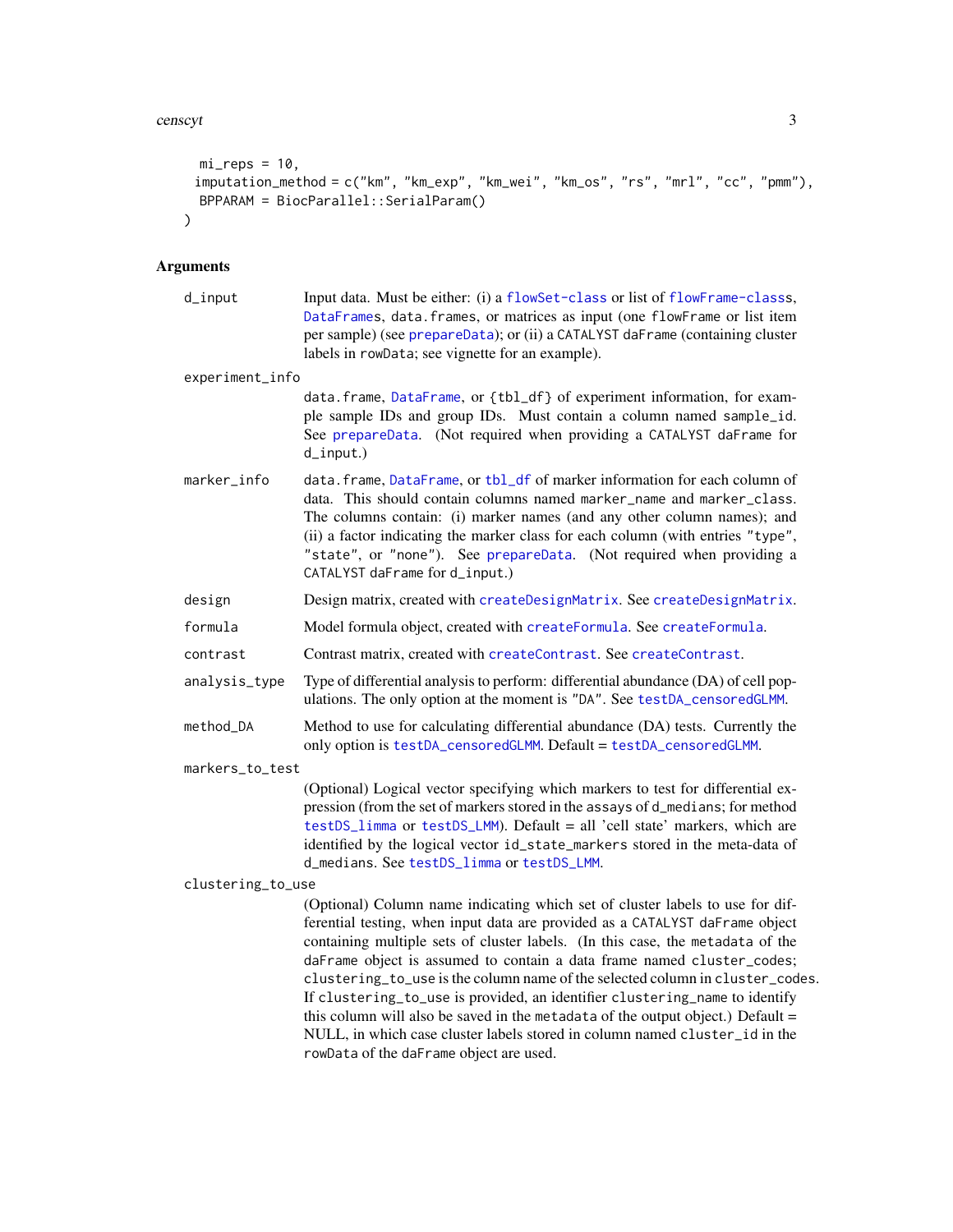<span id="page-3-0"></span>

| cols_to_include |                                                                                                                                                                                                                                                                                                                                       |  |
|-----------------|---------------------------------------------------------------------------------------------------------------------------------------------------------------------------------------------------------------------------------------------------------------------------------------------------------------------------------------|--|
|                 | Logical vector indicating which columns to include from the input data. Default<br>= all columns. See prepareData.                                                                                                                                                                                                                    |  |
| subsampling     | Whether to use random subsampling to select an equal number of cells from<br>each sample. Default = FALSE. See prepareData.                                                                                                                                                                                                           |  |
| n_sub           | Number of cells to select from each sample by random subsampling, if subsampling<br>= TRUE. Default = number of cells in smallest sample. See prepareData.                                                                                                                                                                            |  |
| seed_sub        | Random seed for subsampling. Set to an integer value to generate reproducible<br>results. Default = NULL. See prepareData.                                                                                                                                                                                                            |  |
| transform       | Whether to apply 'arcsinh' transform. This may be set to FALSE if the input<br>data has already been transformed. Default = TRUE. See transformData.                                                                                                                                                                                  |  |
| cofactor        | Cofactor parameter for 'arcsinh' transform. Default $= 5$ , which is appropriate<br>for mass cytometry (CyTOF) data. For fluorescence flow cytometry, cofactor $=$<br>150 is recommended instead. See transformData.                                                                                                                  |  |
| cols_clustering |                                                                                                                                                                                                                                                                                                                                       |  |
|                 | Columns to use for clustering. Default = NULL, in which case markers identified<br>as 'cell type' markers (with entries "type") in the vector marker_class in the<br>column meta-data of d_se will be used. See generateClusters.                                                                                                     |  |
| xdim            | Horizontal length of grid for self-organizing map for FlowSOM clustering (num-<br>ber of clusters = $xdim * ydim$ . Default = 10 (i.e. 100 clusters). See generateClusters.                                                                                                                                                           |  |
| ydim            | Vertical length of grid for self-organizing map for FlowSOM clustering (number<br>of clusters = $xdim$ * $ydim$ ). Default = 10 (i.e. 100 clusters). See generateClusters.                                                                                                                                                            |  |
| meta_clustering |                                                                                                                                                                                                                                                                                                                                       |  |
|                 | Whether to include FlowSOM 'meta-clustering' step. Default = FALSE. See<br>generateClusters.                                                                                                                                                                                                                                          |  |
| meta_k          | Number of meta-clusters for FlowSOM, if meta-clustering = TRUE. Default =<br>40. See generateClusters.                                                                                                                                                                                                                                |  |
| seed_clustering |                                                                                                                                                                                                                                                                                                                                       |  |
|                 | Random seed for clustering. Set to an integer value to generate reproducible<br>results. Default = NULL. See generateClusters.                                                                                                                                                                                                        |  |
| min_cells       | Filtering parameter. Default = 3. Clusters are kept for differential testing if they<br>have at least min_cells cells in at least min_samples samples. See testDA_censoredGLMM.                                                                                                                                                       |  |
| min_samples     | Filtering parameter. Default = number of samples $/$ 2, which is appropriate for<br>two-group comparisons (of equal size). Clusters are kept for differential testing<br>if they have at least min_cells cells in at least min_samples samples. See<br>testDA_censoredGLMM.                                                           |  |
| normalize       | Whether to include optional normalization factors to adjust for composition ef-<br>fects. Default = FALSE. See testDA_censoredGLMM.                                                                                                                                                                                                   |  |
| norm_factors    | Normalization factors to use, if normalize = TRUE. Default = "TMM", in which<br>case normalization factors are calculated automatically using the 'trimmed mean<br>of M-values' (TMM) method from the edgeR package. Alternatively, a vector of<br>values can be provided (the values should multiply to 1). See testDA_censoredGLMM. |  |
| verbose         | Whether to print status messages during each step of the pipeline. Default $=$<br>TRUE.                                                                                                                                                                                                                                               |  |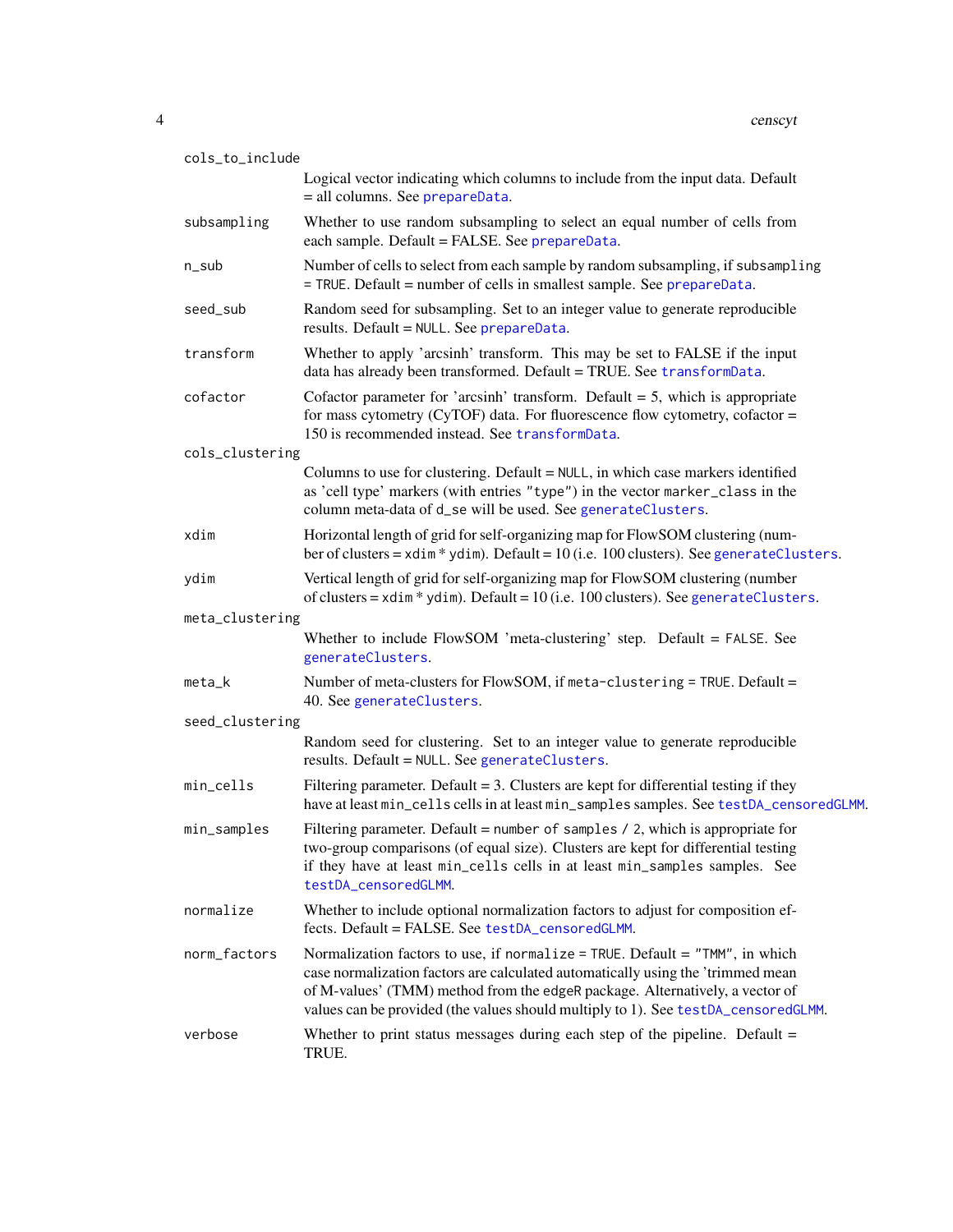#### <span id="page-4-0"></span>censcyt 5

| mi_reps           | Number of imputations in multiple imputation. Default = 10. See testDA_censoredGLMM.                                                                                                                                                                                            |  |
|-------------------|---------------------------------------------------------------------------------------------------------------------------------------------------------------------------------------------------------------------------------------------------------------------------------|--|
| imputation_method |                                                                                                                                                                                                                                                                                 |  |
|                   | Method to be used in the imputation step. One of km, km_exp, km_wei, km_os, rs,<br>mrl, cc, pmm. See testDA_censoredGLMM.                                                                                                                                                       |  |
| BPPARAM           | Specification of parallelization option as one of BiocParallelParam if BiocParallel<br>is available otherwise no parallelization is used. e.g. MulticoreParam-class(workers=2)<br>for parallelization with two cores. Default is SerialParam-class() (no paral-<br>lelization). |  |

# Details

This wrapper function runs the complete [diffcyt](#page-0-0) analysis pipeline where the only difference is the analysis step which uses the functions from censcyt (which is currently only [testDA\\_censoredGLMM](#page-14-1)).

For more details about the functions for the individual steps, see [diffcyt](#page-0-0), the diffcyt vignette, the censcyt package vignette and the function help pages. The following is a slightly adapted summary from [diffcyt](#page-0-0):

Running the individual functions may provide additional flexibility, especially for complex analyses.

The input data can be provided as a [flowSet-class](#page-0-0) or a list of [flowFrame-classs](#page-0-0), [DataFrames](#page-0-0), data.frames, or matrices (one flowFrame or list item per sample). Alternatively, it is also possible to provide the input as a daFrame object from the CATALYST Bioconductor package (Chevrier, Crowell, Zanotelli et al., 2018). This can be useful when initial exploratory analyses and clustering have been performed using CATALYST; the daFrame object from CATALYST (containing cluster labels in the rowData) can then be provided directly to the censcyt functions for differential testing.

Minimum required arguments when not providing a [flowSet-class](#page-0-0) or list of [flowFrame-classs](#page-0-0), [DataFrames](#page-0-0), data.frames, or matrices:

- d\_input
- experiment\_info
- marker\_info
- either design or formula (depending on the differential testing method used)
- contrast
- analysis\_type

Minimum required arguments when providing a CATALYST daFrame object:

- d\_input
- either design or formula (depending on the differential testing method used)
- contrast
- analysis\_type

# Value

Returns a list containing the results object res, as well as the data objects d\_se, d\_counts, d\_medians, d\_medians\_by\_cluster\_marker, and d\_medians\_by\_sample\_marker. (If a CATALYST daFrame object was used as input, the output list contains objects res, d\_counts, and d\_medians.)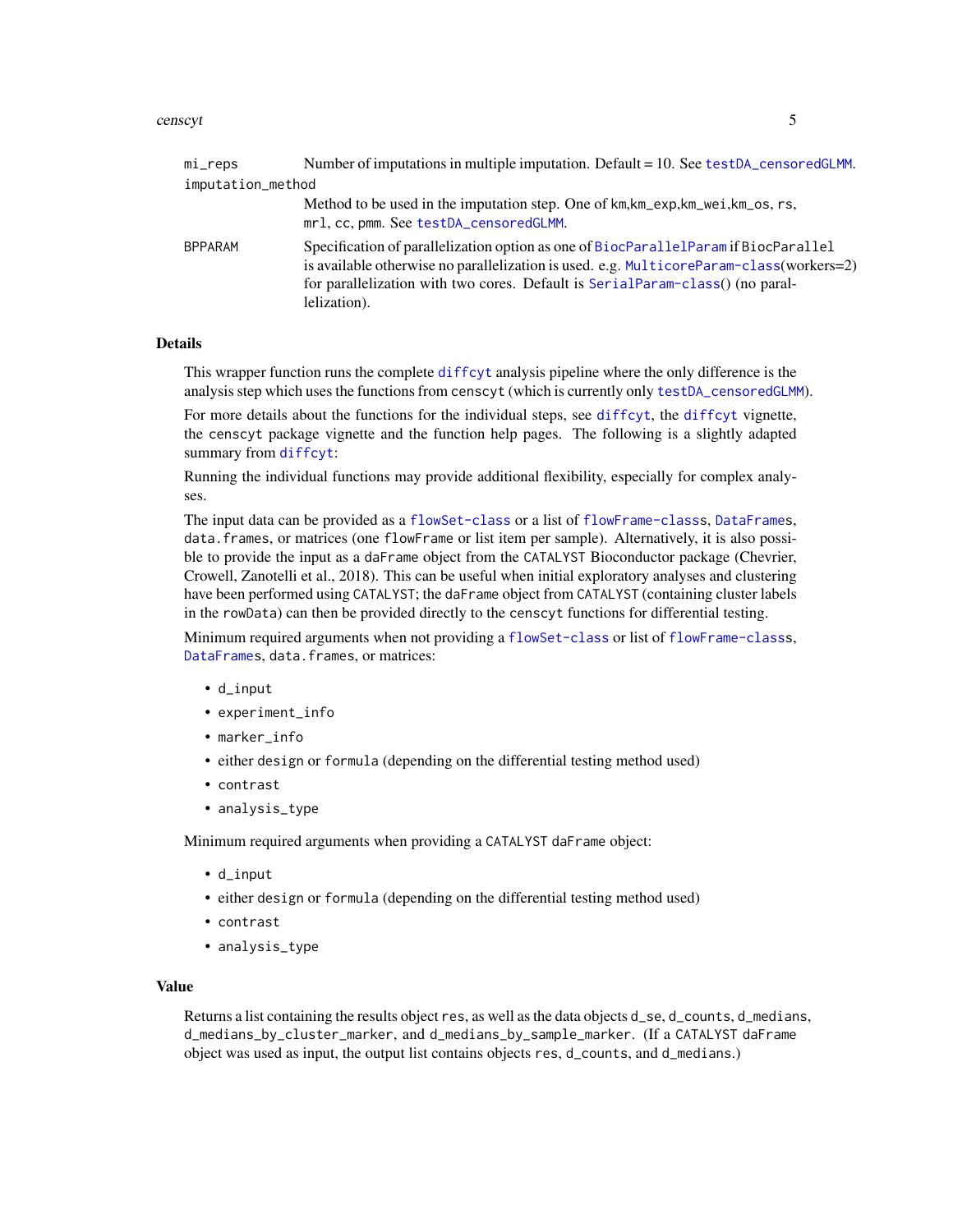# Examples

```
# Function to create random data (one sample)
fcs_sim <- function(n = 2000, mean = 0, sd = 1, ncol = 10, cofactor = 5) {
  d <- matrix(sinh(rnorm(n*ncol, mean, sd)) * cofactor,ncol=ncol)
  for(i in seq_len(ncol)){
    d[seq(n/ncol*(i-1)+1,n/ncol*(i)),i] <- sinh(rnorm(n/ncol, mean+5, sd)) * cofactor
  }
  colnames(d) <- paste0("marker", sprintf("%02d", 1:ncol))
  d
}
# Create random data (without differential signal)
set.seed(123)
d_iinput <- lapply(1:50, function(i) fcs_s = f(m)# simulate survival time
d_surv <- simulate_singlecluster(50, formula(Y~Surv(X,I)))[c("X","I","TrVal")]
# Add differential abundance (DA) signal
for(i in 1:50){
  # number of cells in cluster 1
  n_da <- round(sqrt(2000*d_surv$TrVal[i]))*9
  # set to no expression
  tmpd \leq matrix(sinh(rnorm(n_da*10, 0, 1)) * 5, ncol=10)
  # increase expresion for cluster 1
  tmpd[ ,1] <- sinh(rnorm(n_da, 5, 1)) * 5
  d_input[[i]][seq_len(n_da), ] <- tmpd
}
experiment_info <- data.frame(
  sample_id = factor(paste0("sample", 1:50)),
  survival_time = d_surv$X,
  event_indicator= d_surv$I,
  stringsAsFactors = FALSE
)
marker_info <- data.frame(
  channel_name = paste0("channel", sprintf("%03d", 1:10)),
  marker_name = paste0("marker", sprintf("%02d", 1:10)),
  marker_class = factor(c(rep("type", 10)),levels = c("type", "state", "none")),
  stringsAsFactors = FALSE
\mathcal{L}# Create formula
da_formula <- createFormula(experiment_info, cols_fixed="survival_time",
                          cols_random = "sample_id",event_indicator = "event_indicator")
# Create contrast matrix
contrast <- diffcyt::createContrast(c(0, 1))
# Test for differential abundance (DA) of clusters
out_DA <- censcyt(d_input, experiment_info, marker_info,
```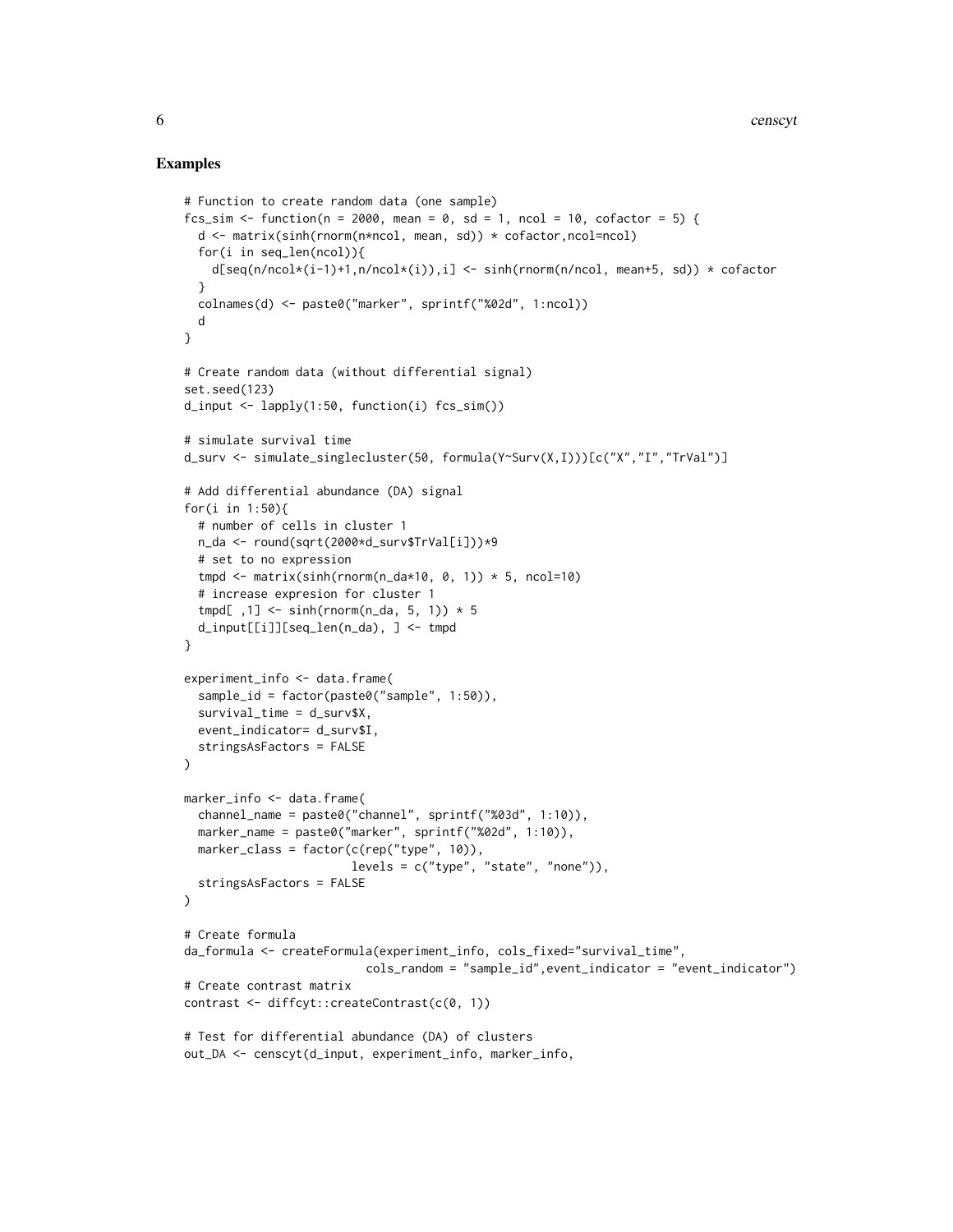```
formula = da_formula, contrast = contrast,
                  analysis_type = "DA", method_DA = "censcyt-DA-censored-GLMM",
                  seed_clustering = 123, verbose = FALSE, mi_reps = 3,
                  BPPARAM=BiocParallel::MulticoreParam(workers = 1),
                  imputation_method = "mrl", meta_clustering = TRUE, meta_k = 10)# Display results for top DA clusters
diffcyt::topTable(out_DA, format_vals = TRUE)
# Plot heatmap for DA tests
```

```
diffcyt::plotHeatmap(out_DA, analysis_type = "DA")
```
conditional\_multiple\_imputation

*Conditional multiple imputation*

# Description

First two steps for multiple imputation for censored covariates. Returns regression fits in a list that can be combined using [pool](#page-0-0)().

# Usage

```
conditional_multiple_imputation(
  data,
  formula,
  regression_type = c("lm", "glm", "glmer"),mi_{reps} = 10,
 imputation_method = c("km", "km_exp", "km_wei", "km_os", "rs", "mrl", "cc", "pmm"),
 weights = NULL,
  contrasts = NULL,
  family = "binomial",
  id = NULL,verbose = FALSE,
  n_obs\_min = 2)
```

| data            | 'data.frame'                                                                                                                                                                                                      |  |
|-----------------|-------------------------------------------------------------------------------------------------------------------------------------------------------------------------------------------------------------------|--|
| formula         | the formula for fitting the regression model with a special syntax for the censored<br>covariate : e.g. 'y~Surv(x,I)' means 'y~x' with 'x' being censored and 'I' the<br>event indicator (0=censored,1=observed). |  |
| regression_type |                                                                                                                                                                                                                   |  |
|                 | function. The regression type to be used, lm for linear regression, glm for gen-<br>eral linear regression, glmer for generalized linear mixed-effects models. De-<br>fault: lm                                   |  |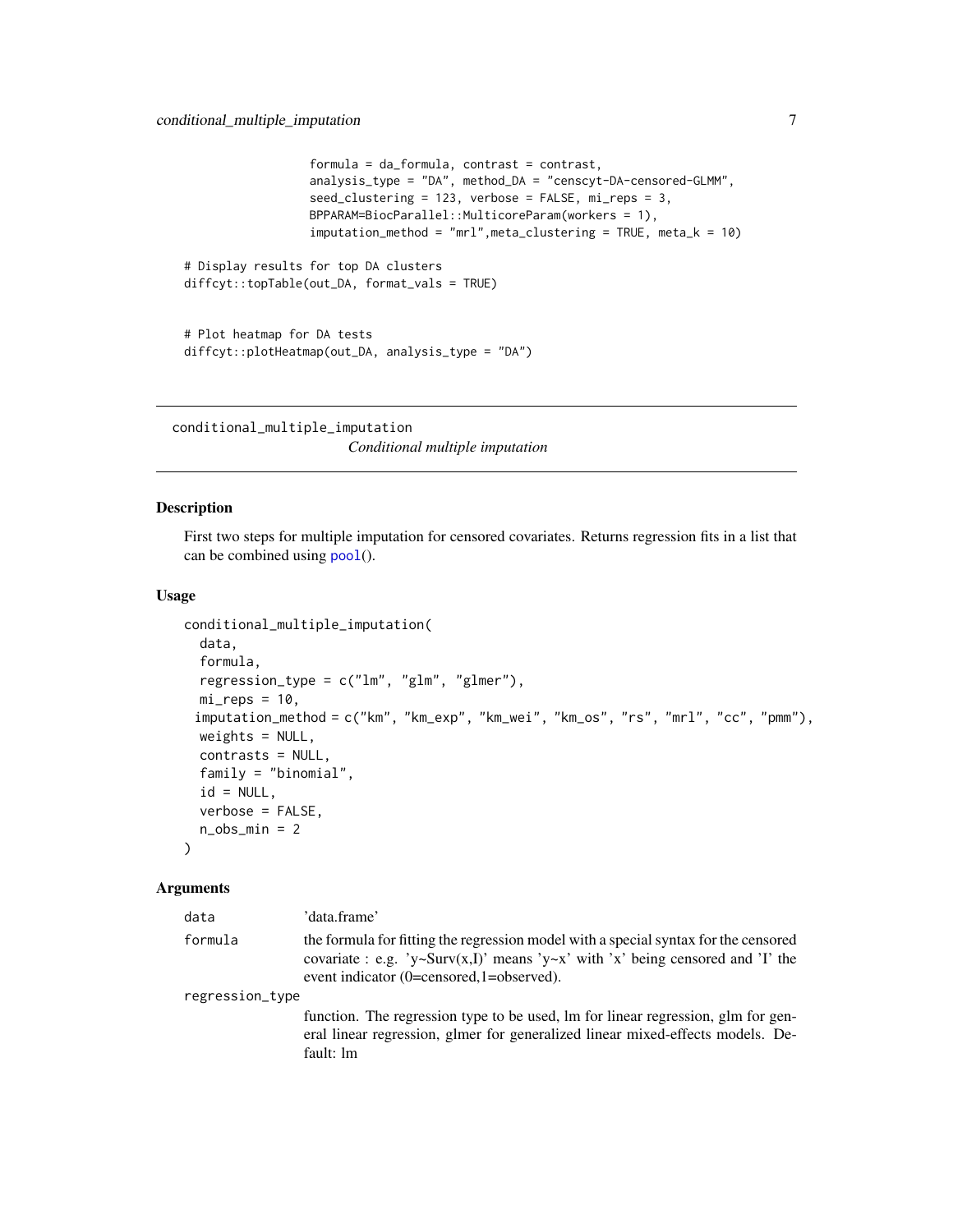<span id="page-7-0"></span>

| mi_reps           | number of repetitions for multiple imputation. Default: 10                                                                                           |  |
|-------------------|------------------------------------------------------------------------------------------------------------------------------------------------------|--|
| imputation_method |                                                                                                                                                      |  |
|                   | which method should be used in the imputation step. One of 'km','km_exp','km_wei','km_os',<br>'rs', 'mrl', 'cc', 'pmm'. See details. default = 'km'. |  |
| weights           | Weights to be used in fitting the regression model. Default $=$ NULL                                                                                 |  |
| contrasts         | Contrast vector to be used in testing the regression model. Default = NULL                                                                           |  |
| family            | The family to be used in the regression model. Default = "binomial". Omitted if<br>linear model is used.                                             |  |
| id                | name of column containing id of sample                                                                                                               |  |
| verbose           | Logical.                                                                                                                                             |  |
| n_obs_min         | minimum number of observed events needed. default $= 2$ , if lower than this<br>value will throw an error.                                           |  |

# Details

Possible methods in 'imputation\_method' are:

- 'km' Kaplan Meier imputation is similar to 'rs' (Risk set imputation) but the random draw is according to the survival function of the respective risk set.
- 'km\_exp' The same as 'km' but if the largest value is censored the tail of the survival function is modeled as an exponential distribution where the rate parameter is obtained by fixing the distribution to the last observed value. See (Moeschberger and Klein, 1985).
- 'km\_wei' The same as 'km' but if the largest value is censored the tail of the survival function is modeled as an weibull distribution where the parameters are obtained by MLE fitting on the whole data. See (Moeschberger and Klein, 1985).
- 'km\_os' The same as 'km' but if the largest value is censored the tail of the survival function is modeled by order statistics. See (Moeschberger and Klein, 1985).
- 'rs' Risk Set imputation replaces the censored values with a random draw from the risk set of the respective censored value.
- 'mrl' Mean Residual Life (Conditional single imputation from [Atem et al. 2017\)](https://www.researchgate.net/publication/319246304_Improved_conditional_imputation_for_linear_regression_with_a_randomly_censored_predictor) is a multiple imputation procedure that bootstraps the data and imputes the censored values by replacing them with their respective mean residual life.
- 'cc' complete case (listwise deletion) analysis removes incomlete samples.
- 'pmm' predictive mean matching treats censored values as missing and uses predictive mean matching method from [mice](#page-0-0).

# Value

A list with five elements:

'data' The input data frame

'betasMean' the mean regression coefficients

'betasVar' the variances of the mean regression coefficients

'metadata' a list of three elements: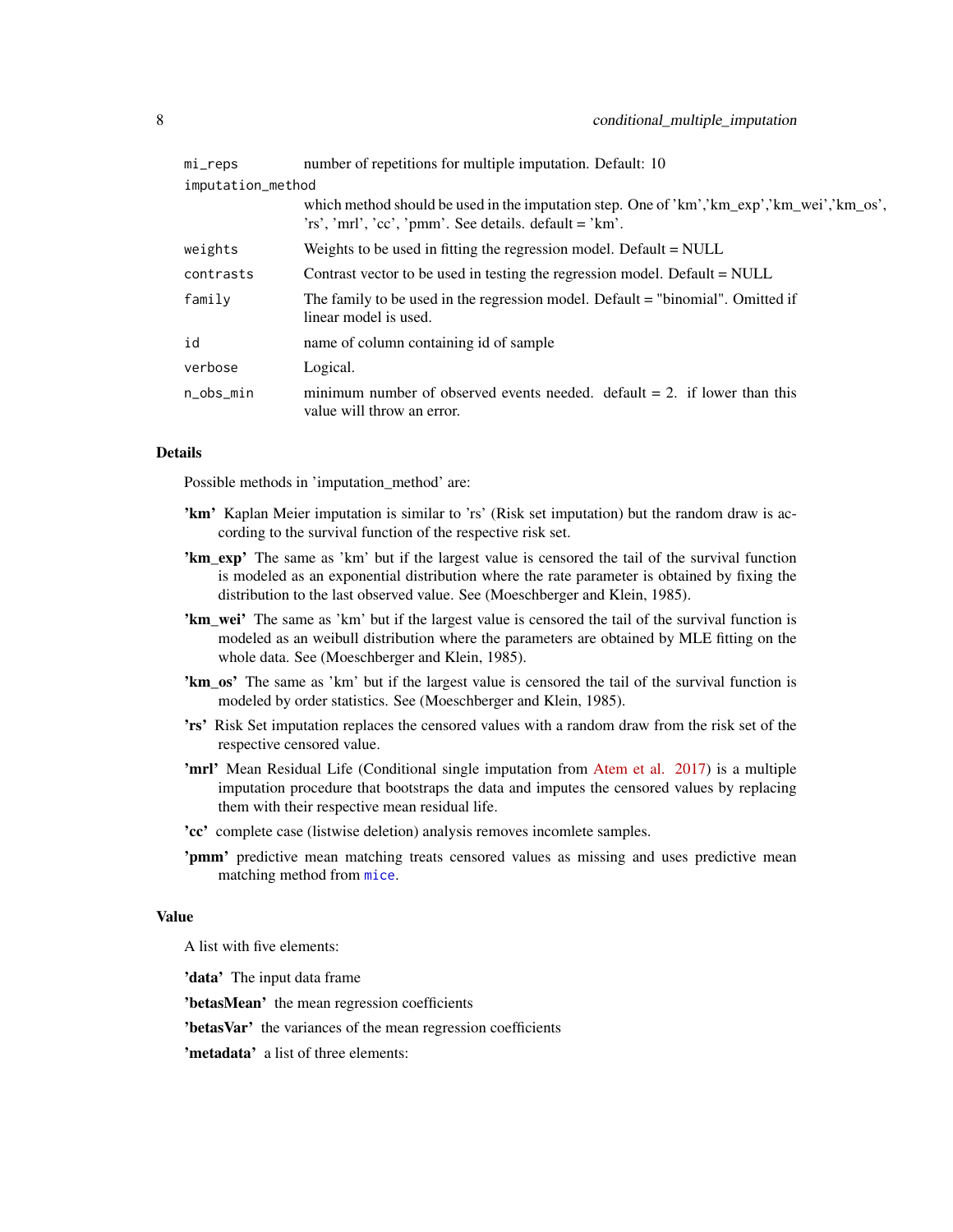<span id="page-8-0"></span>'mi\_reps' number of repetitions in multiple imputation 'betas' all regression coefficients 'vars' the variances of the regression coefficients

'fits' list with all regression fits

# References

A Comparison of Several Methods of Estimating the Survival Function When There is Extreme Right Censoring (M. L. Moeschberger and John P. Klein, 1985)

# Examples

```
# define association
lm_formula <- formula(Y ~ Surv(X,I) + Z)
# simulate data
data <- simulate_singlecluster(100, lm_formula, type = "lm", n_levels_fixeff=2)
# run fitting
cmi_out <- conditional_multiple_imputation(data,lm_formula)
# pool fits
comb_out <- mice::pool(cmi_out$fits)
# result
pvals <- summary(comb_out)$p.value
```
<span id="page-8-1"></span>createFormula *Create model formula and corresponding data frame of variables*

#### Description

Create model formula and corresponding data frame of variables for model fitting

#### Usage

```
createFormula(
  experiment_info,
  cols_fixed = NULL,
  cols_random = NULL,
  event_indicator = NULL
)
```
# Arguments

```
experiment_info
```
data.frame, DataFrame, or tbl\_df of experiment information (which was also previously provided to [prepareData](#page-0-0)). This should be a data frame containing all factors and covariates of interest; e.g. group IDs, block IDs, batch IDs, and continuous covariates.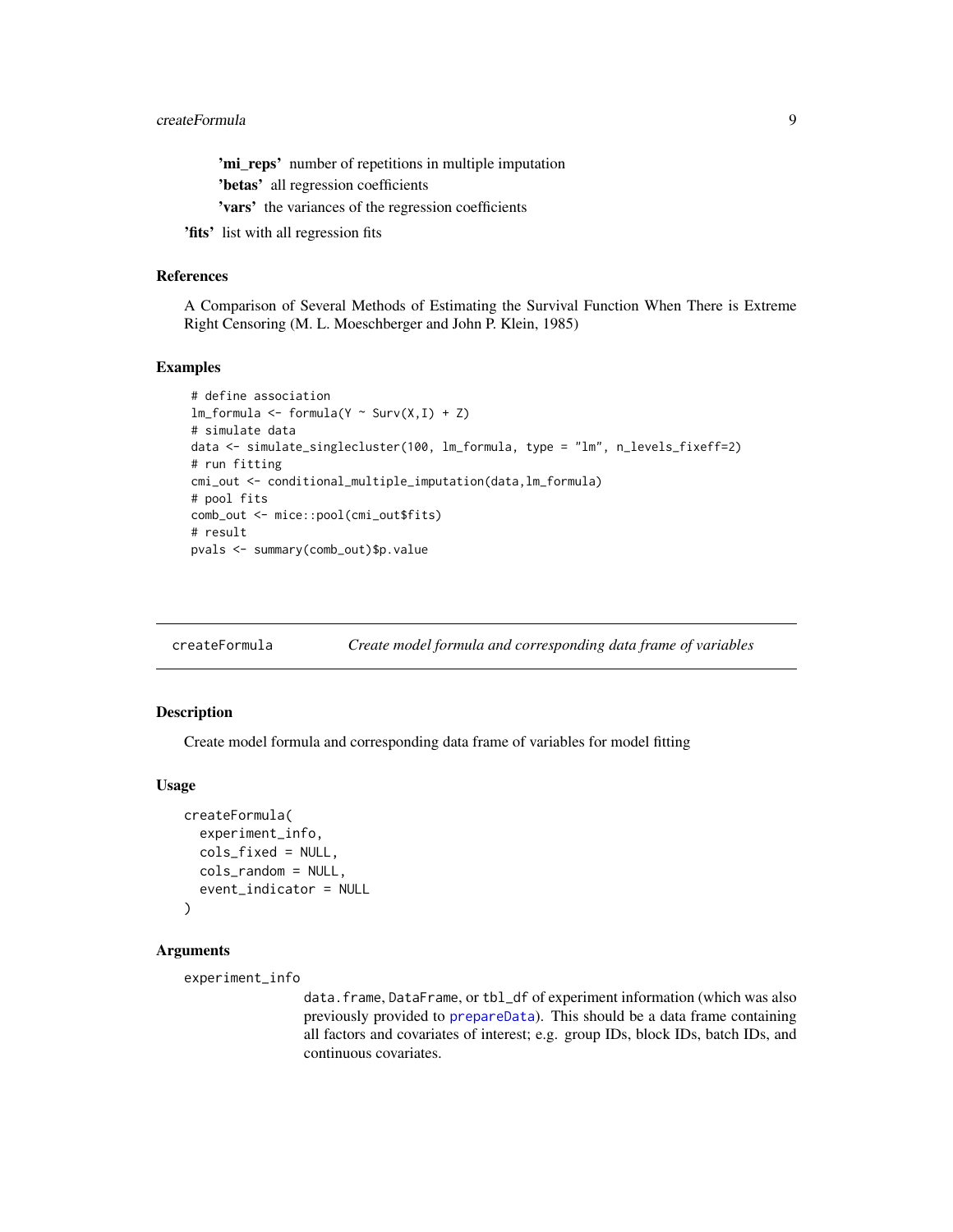<span id="page-9-0"></span>

| cols_fixed      | Argument specifying columns of experiment_info to include as fixed effect<br>terms in the model formula. This can be provided as a character vector of col-<br>umn names, a numeric vector of column indices, or a logical vector.                                                                                                                                   |
|-----------------|----------------------------------------------------------------------------------------------------------------------------------------------------------------------------------------------------------------------------------------------------------------------------------------------------------------------------------------------------------------------|
| cols_random     | Argument specifying columns of experiment_info to include as random inter-<br>cept terms in the model formula. This can be provided as a character vector of<br>column names, a numeric vector of column indices, or a logical vector. Default<br>$=$ none.                                                                                                          |
| event_indicator |                                                                                                                                                                                                                                                                                                                                                                      |
|                 | Argument specifying columns of experiment_info to include as event indica-<br>tor for the censored covariate in the model formula. The censored covariate is<br>assumed to be the first element of argument cols_fixed. This can be provided<br>as a character vector of column names, a numeric vector of column indices, or a<br>logical vector. Default $=$ none. |

# Details

Creates a model formula and corresponding data frame of variables specifying the models to be fitted. Extends [createFormula](#page-8-1) from diffcyt.

The output is a list containing the model formula and corresponding data frame of variables (one column per formula term). These can then be provided to differential testing functions that require a model formula, together with the main data object and contrast matrix.

The experiment\_info input (which was also previously provided to [prepareData](#page-0-0)) should be a data frame containing all factors and covariates of interest. For example, depending on the experimental design, this may include the following columns:

- group IDs (e.g. groups for differential testing)
- block IDs (e.g. patient IDs in a paired design; these may be included as either fixed effect or random effects)
- batch IDs (batch effects)
- continuous covariates
- sample IDs (e.g. to include random intercept terms for each sample, to account for overdispersion typically seen in high-dimensional cytometry data; this is known as an 'observation-level random effect' (OLRE); see see Nowicka et al., 2017, *F1000Research* for more details)

The arguments cols\_fixed and cols\_random specify the columns in experiment\_info to include as fixed effect terms and random intercept terms respectively. These can be provided as character vectors of column names, numeric vectors of column indices, or logical vectors. The names for each formula term are taken from the column names of experiment\_info. The argument event\_indicator specifies the column in experiment\_info as the event indicator ('0' represents censored and '1' represents observed) of the first element in cols\_fixed.

# Value

formula: Returns a list with three elements:

- formula: model formula
- data: data frame of variables corresponding to the model formula
- random\_terms: TRUE if model formula contains any random effect terms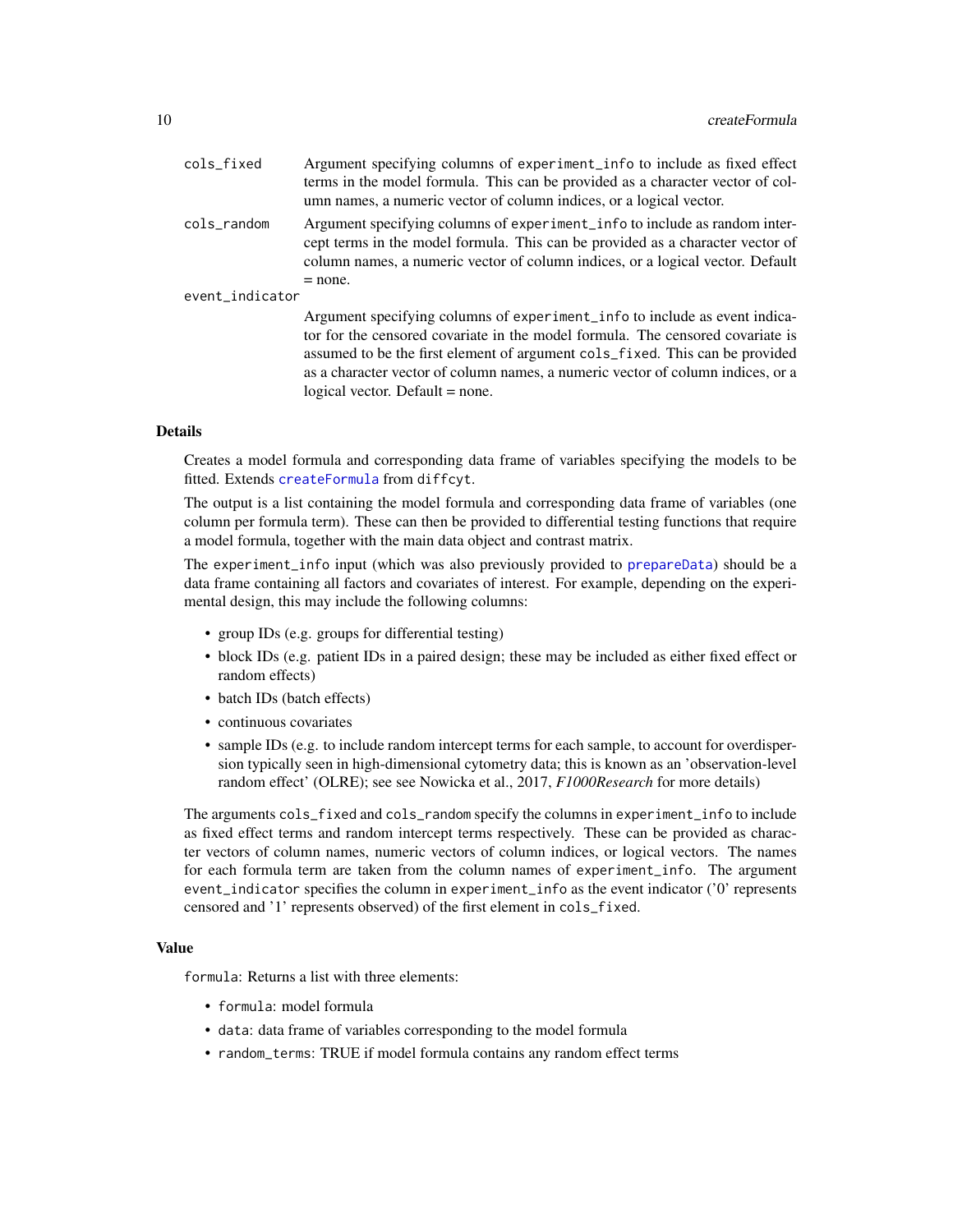# <span id="page-10-0"></span>simulate\_multicluster 11

# Examples

```
# model formula with censored variable
experiment_info <- data.frame(
 survival_time = rexp(8),
 sample_id = factor(paste0("sample", 1:8)),
 group_id = factor(rep(paste0("group", 1:2), each = 4)),observed = factor(rep(c(\emptyset,1),4)),
 patient_id = factor(rep(paste0("patient", 1:4), 2)),
 stringsAsFactors = FALSE
\lambdacreateFormula(experiment_info, cols_fixed = c("survival_time","group_id"),
 cols_random = c("sample_id", "patient_id"), event_indicator="observed")
```
simulate\_multicluster *Simulate multicluster counts with time dependent association from a Dirichlet-Multinomial distribution*

# Description

Simulate multicluster counts with time dependent association from a Dirichlet-Multinomial distribution

#### Usage

```
simulate_multicluster(
  counts = NULL,nr\_diff = 2,
  nr_samples = NULL,
  alphas = NULL,
  theta = NULL,
  sizes = NULL,
  covariate = NULL,
  slope = NULL,
  group = NULL,group_slope = NULL,
  diff_cluster = FALSE,
  enforce_sum_alpha = FALSE,
  return_summarized_experiment = FALSE
)
```

| counts  | the reference counts data set, either a matrix with rows as cluster and colums as<br>samples or a Summarized Experiment-class object as generated from calcCounts. |
|---------|--------------------------------------------------------------------------------------------------------------------------------------------------------------------|
| nr diff | number of clusters where an association should be introduced. Has to be an even<br>number.                                                                         |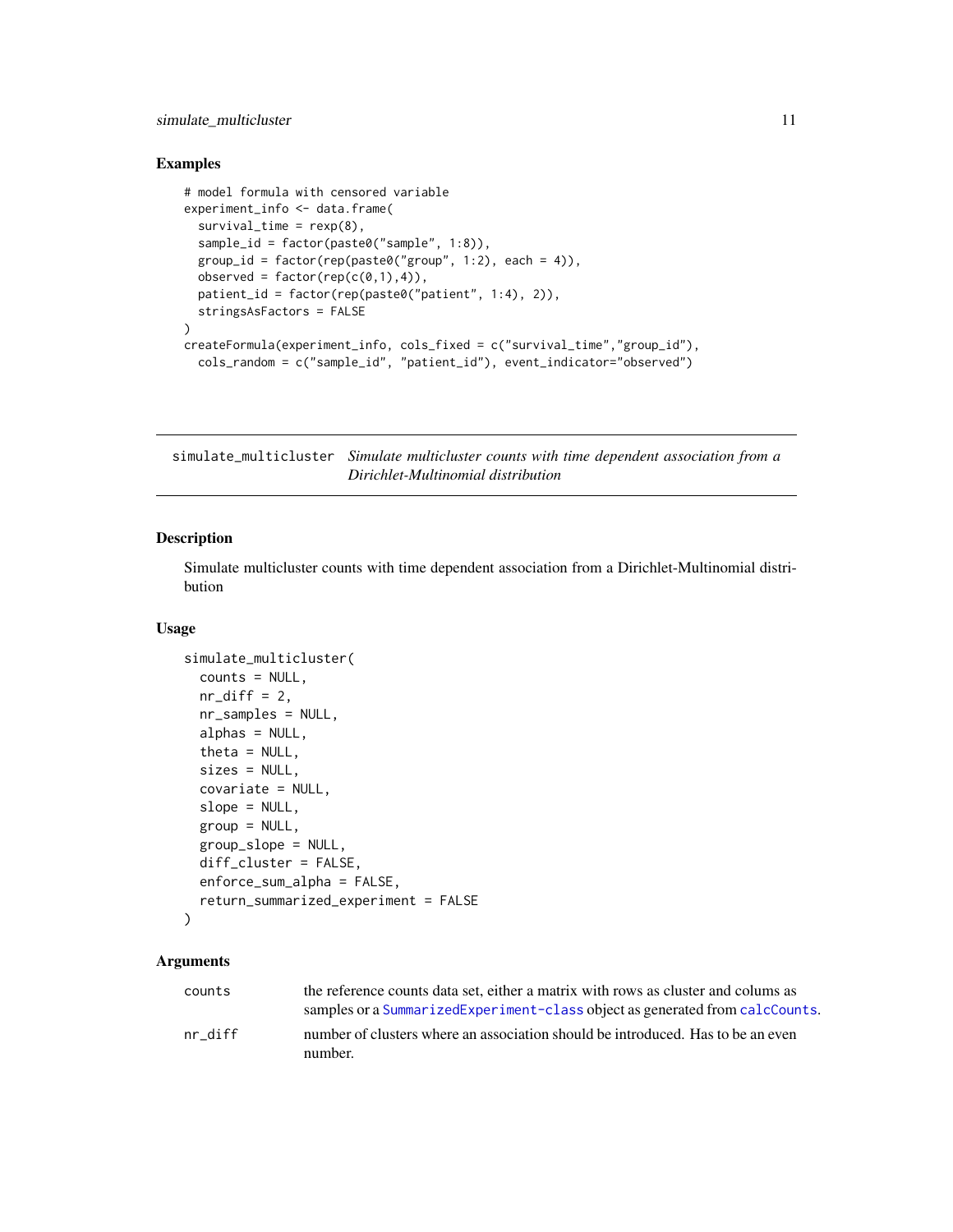| nr_samples                   | number of samples in output data. If NULL will set to same as input data.                                                                                                                                                                                                                                                                                                                                                                                                                 |  |
|------------------------------|-------------------------------------------------------------------------------------------------------------------------------------------------------------------------------------------------------------------------------------------------------------------------------------------------------------------------------------------------------------------------------------------------------------------------------------------------------------------------------------------|--|
| alphas                       | alpha parameter of Dirichlet-Multinomial distribution. If 'NULL' will be esti-<br>mated from 'counts'.                                                                                                                                                                                                                                                                                                                                                                                    |  |
| theta                        | correlation parameter. If 'NULL' will be estimated from 'counts'.                                                                                                                                                                                                                                                                                                                                                                                                                         |  |
| sizes                        | total sizes for each sample                                                                                                                                                                                                                                                                                                                                                                                                                                                               |  |
| covariate                    | covariates, one for each sample. Default Null means random draws from an<br>exponential distribution with rate $= 1$ .                                                                                                                                                                                                                                                                                                                                                                    |  |
| slope                        | negative double. Coefficients corresponding to the covariate for the DA clusters.<br>One for each pair of DA clusters. To ensure correctness of the final distribution<br>use only negative values. Alternatively can be a list of length 'nr_diff'/2, where<br>each elements indicates the proportion of the cluster size at the maximum co-<br>variate relative to the mean. E.g. 0.1 means that the cluster proportion at the<br>maximum covariate is 0.1 times smaller than the mean. |  |
| group                        | either Null (no group effect), double between 0 and 1 (proportion of samples<br>with group effect), integer (total number of samples with group effect), vector<br>of 0 and 1 (indicating which samples have a group effect) or TRUE (effect with<br>even group size).                                                                                                                                                                                                                    |  |
| group_slope                  | regression coefficient of second covariate 'group'. If Null will choose a value<br>automatically. Alternatively can be a list of length 'nr_diff'/2, where each el-<br>ements indicates the proportion of the cluster size at the maximum covariate<br>relative to the mean. E.g. 0.1 means that the cluster proportion at the maximum<br>covariate is 0.1 times smaller than the mean.                                                                                                   |  |
| diff_cluster                 | Logical. Should the clusters be choosen random (TRUE) or according to a min-<br>imal distance of of mean cluster sizes (FALSE). Alternatively a list of length<br>'nr_diff' with each element a vector of length 2 indicating the paired clusters<br>can be given. Default is FALSE.                                                                                                                                                                                                      |  |
| enforce_sum_alpha            |                                                                                                                                                                                                                                                                                                                                                                                                                                                                                           |  |
|                              | Logical. Should the total sum of alphas be kept constant to ensure randomness<br>of non association clusters. The drawback is that one of the two paired clusters<br>with an association will not follow a GLMM (binomial link function) exactly<br>any more. Default is TRUE.                                                                                                                                                                                                            |  |
| return_summarized_experiment |                                                                                                                                                                                                                                                                                                                                                                                                                                                                                           |  |
|                              | logical. Should the counts returned as a SummarizedExperiment-class object.<br>Default is FALSE.                                                                                                                                                                                                                                                                                                                                                                                          |  |

# Value

returns a list with elements counts (either matrix or SummarizedExperiment object, depending on input), row\_data (data per cluster: regression coefficients used), col\_data (data per sample: covariates), alphas (matrix of alpha parameters used), theta (theta parameter), var\_counts (covariance matrix of a DM distribution with the given alphas and sizes).

# Examples

```
# without data reference:
alphas <- runif(20,10,100)
```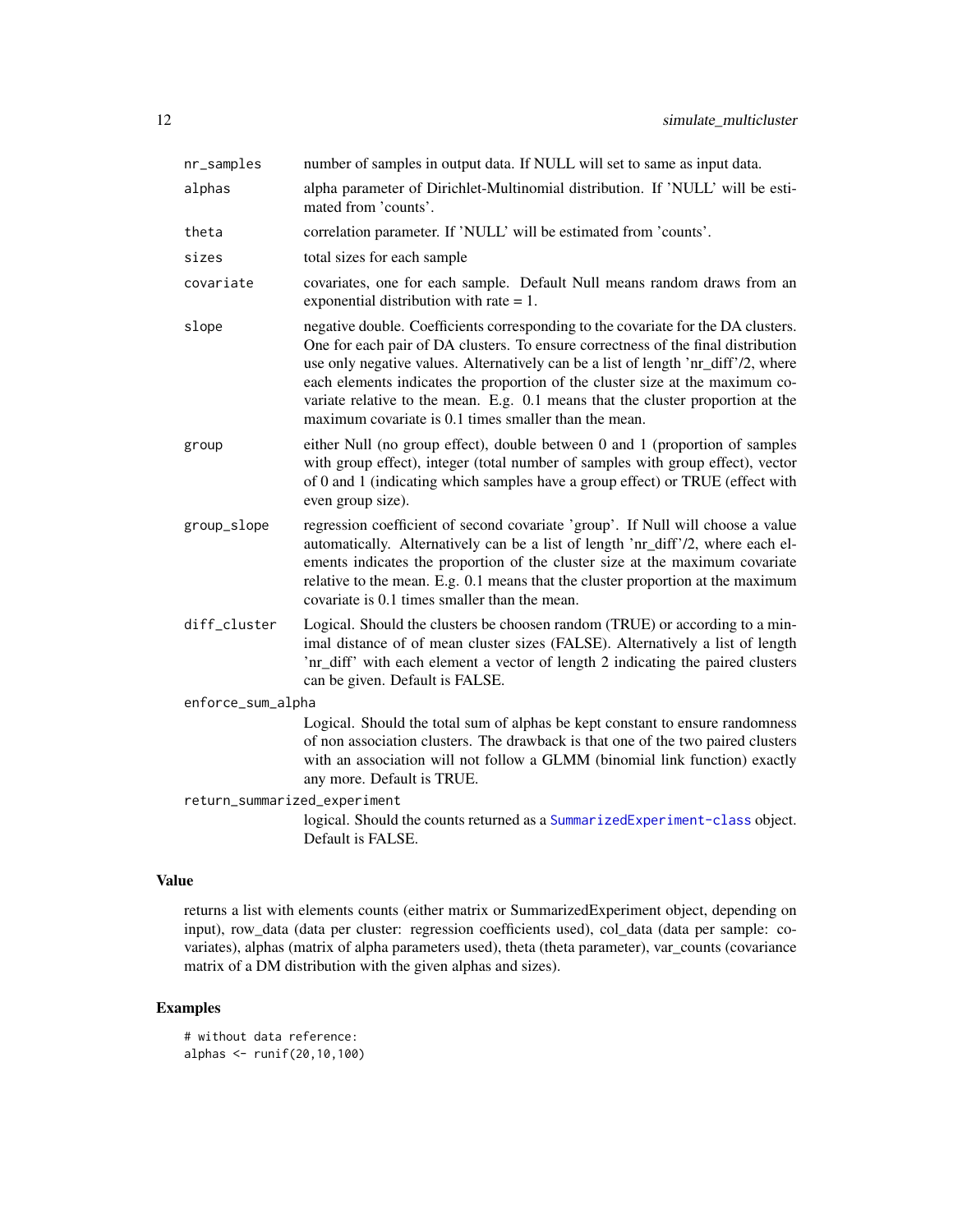```
sizes <- runif(10,1e4,1e5)
output <- simulate_multicluster(alphas=alphas,sizes=sizes)
# counts:
counts <- output$counts
# with data reference:
# first simulate reference data set (normally this would be a real data set):
data <- t(dirmult::simPop(n=runif(10,1e4,1e5),theta=0.001)$data)
# then generate new data set based on original one but if DA clusters
output <- simulate_multicluster(data)
# specify number of differential clusters (has to be an even number):
output <- simulate_multicluster(alphas=alphas,sizes=sizes,nr_diff = 4)
# specify which clusters should be differential:
output <- simulate_multicluster(alphas=alphas,
                                sizes=sizes,
                                nr\_diff = 4,
                                diff_{\text{cluster}} = list(c(2, 9), c(6, 7)))# with second covariate (group):
output <- simulate_multicluster(alphas=alphas,sizes=sizes, group = TRUE)
# with second covariate (group), specify group proportion:
output <- simulate_multicluster(alphas=alphas,sizes=sizes, group = 0.5)
# with second covariate (group), specify id of group memberships for one group:
output <- simulate_multicluster(alphas=alphas,sizes=sizes, group = 3:7)
```

```
simulate_singlecluster
```
*Simulation of data with a censored covariate*

# **Description**

Function to simulate an association between a censored covariate and a predictor.

### Usage

```
simulate_singlecluster(
  n,
  formula,
  type = c("lm", "glm", "glmer"),b = NULL,
 n_levels_fixeff = NULL,
 n_levels_raneff = NULL,
 weibull_params = list(X = list(Shape = 0.5, scale = 0.25), C = list(Shape = 1, scale= 0.25)),
  censoring_dependent_on_covariate = FALSE,
```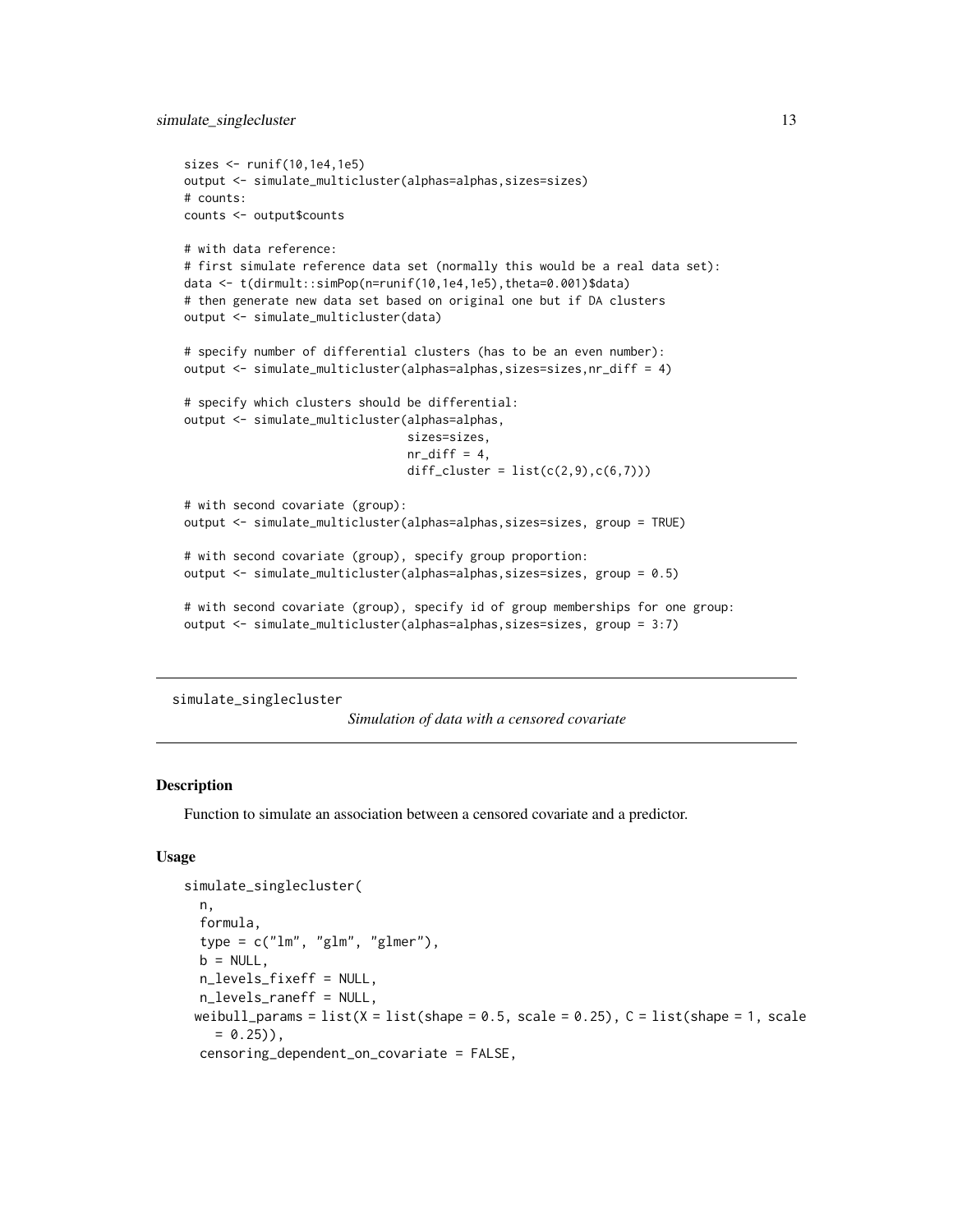```
weibull_params_covariate_dependent_censoring = list(shape = 1, scale = 0.1),
 error_variance = 0,
 variance_raneff = 0.5,
 transform_fn = "identity",
 verbose = FALSE
\mathcal{L}
```

| n               | number of samples                                                                                                                                                                                                                                                                                                                              |
|-----------------|------------------------------------------------------------------------------------------------------------------------------------------------------------------------------------------------------------------------------------------------------------------------------------------------------------------------------------------------|
| formula         | the formula to specify the structure in the data. The censored variable should be<br>written in the following format: 'Surv $(X,I)$ ', where 'X' is the observed value,<br>and 'I' is the event indicator (1 if observed, 0 if censored). A full example is:<br>$Y \sim$ Surv(X,I) + Covariate + (1 Random_effect)'.                           |
| type            | which regression type is used, one of 'lm', 'glm', 'glmer'. For the generalized<br>linear models the response is binomial with a logistic link function. $default =$<br>$\lim$ .                                                                                                                                                               |
| b               | the regression coefficients, either                                                                                                                                                                                                                                                                                                            |
|                 | NUII will us 0 for the intercept and 1 for the remaining coefficients                                                                                                                                                                                                                                                                          |
|                 | a vector with regression coefficients the length has to be $(1 \text{ (intercept)} + \text{num} -$<br>ber of covariates (including the censored covariate))                                                                                                                                                                                    |
| n_levels_fixeff |                                                                                                                                                                                                                                                                                                                                                |
|                 | The number of levels to use for each covariate, e.g. for two covariates: $c(10,100)$ .<br>If NULL sets all to 2 (two groups).                                                                                                                                                                                                                  |
| n_levels_raneff |                                                                                                                                                                                                                                                                                                                                                |
|                 | The number of levels to use for each random effect. If NULL sets to 'n' (obser-<br>vation level random effects).                                                                                                                                                                                                                               |
| weibull_params  | The parameters for the distribution of the censored variable and the censoring<br>time. Should be a list of lists, where the elements of the outer lists are 'X' the<br>true value and 'C' the censoring time. The inner lists should have two keywords,<br>'shape' and 'scale', for the parameters of the Weibull distribution (See Weibull). |
|                 | censoring_dependent_on_covariate                                                                                                                                                                                                                                                                                                               |
|                 | Logical. If censoring should depend on a covariate. The respective covariate<br>needs to have only two levels ('n_level_fixeff'=2). Will use first covariate in<br>formula.                                                                                                                                                                    |
|                 | weibull_params_covariate_dependent_censoring<br>list with two elements, shape and scale, representing the parameters of a weibull<br>distribution for the second level of a covariate if 'censoring_dependent_on_covariate'=TRUE.                                                                                                              |
|                 | error_variance positive double. Variance of additional gaussian noise to add in the linear sum<br>of the predictors. For linear regression this is the only error added. Otherwise it<br>should be set to zero. default = $0$ .                                                                                                                |
| variance_raneff |                                                                                                                                                                                                                                                                                                                                                |
|                 | positive double vector of the length of 'n_levels_raneff'. The variance of the<br>gaussian distributed random effect covariates. default = $0.5$ .                                                                                                                                                                                             |

<span id="page-13-0"></span>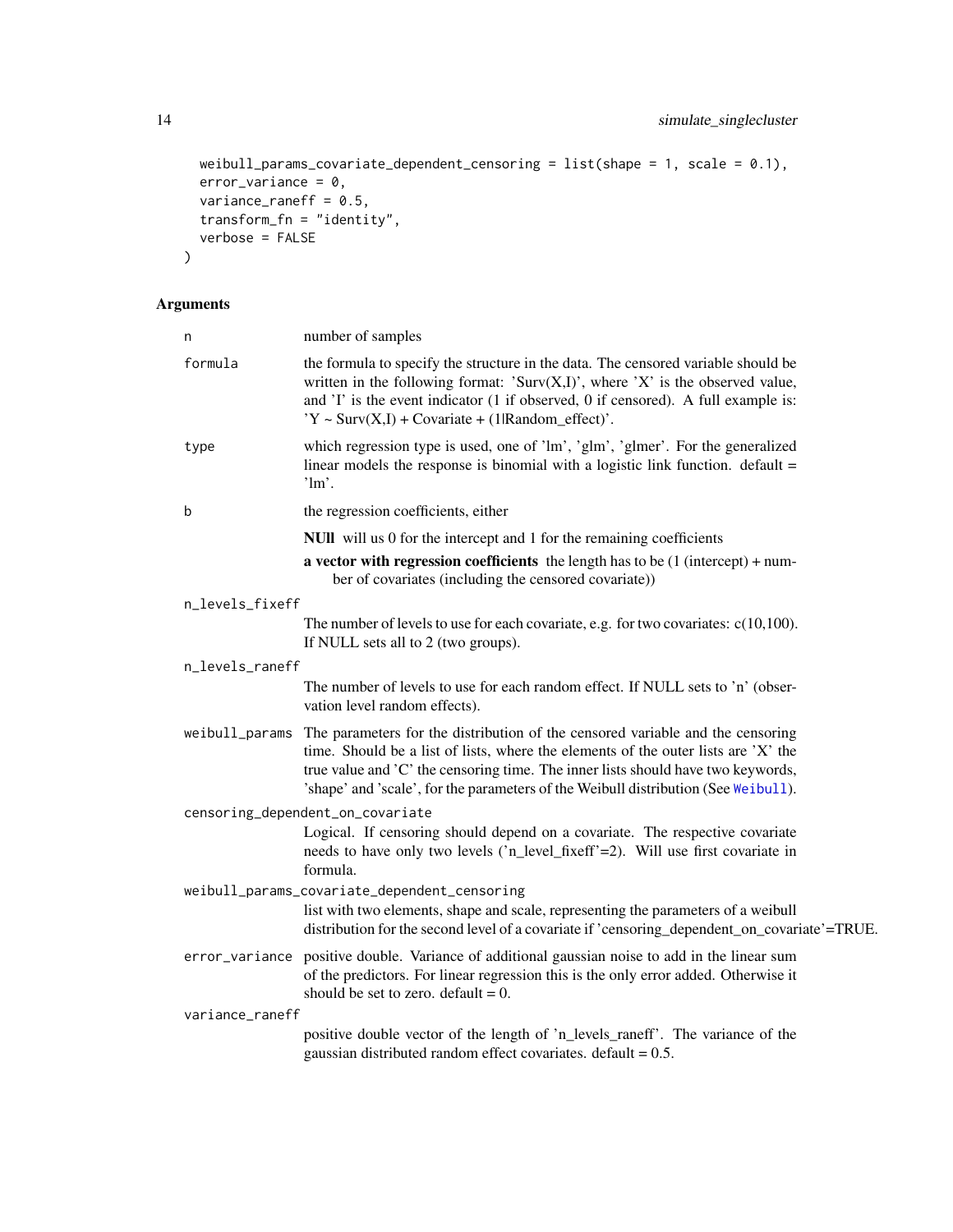<span id="page-14-0"></span>

| transform fn | function to transform censored covariate or one of 'identity' (no transforma-     |
|--------------|-----------------------------------------------------------------------------------|
|              | tion), 'boxcox' (box-cox transformation), 'boxcox_positive' (box-cox transfor-    |
|              | mation and translation to all positive values), log positive' (log transformation |
|              | and translation to all positive values). The transformation is applied before the |
|              | response is modeled. default = 'identity'.                                        |

verbose verbose

### Value

[tibble](#page-0-0)

# Examples

```
# single differential cluster
glmer_formula <- formula(Y ~ Surv(X, I) + Z + (1|R))
simulate_singlecluster(100, glmer_formula, type = "glmer")
```
<span id="page-14-1"></span>

| testDA censoredGLMM |       | Test for differential abundance: method 'censcyt-DA-censored- |
|---------------------|-------|---------------------------------------------------------------|
|                     | GLMM' |                                                               |

# Description

Calculate tests for differential abundance of cell populations using method 'censcyt-DA-censored-GLMM'

# Usage

```
testDA_censoredGLMM(
 d_counts,
 formula,
 contrast,
 mi_{reps} = 10,
 imputation_method = c("km", "km_exp", "km_wei", "km_os", "rs", "mrl", "cc", "pmm"),
 min_cells = 3,
 min_samples = NULL,
 normalize = FALSE,
 norm_factors = "TMM",
 BPPARAM = BiocParallel::SerialParam(),
  verbose = FALSE
\mathcal{E}
```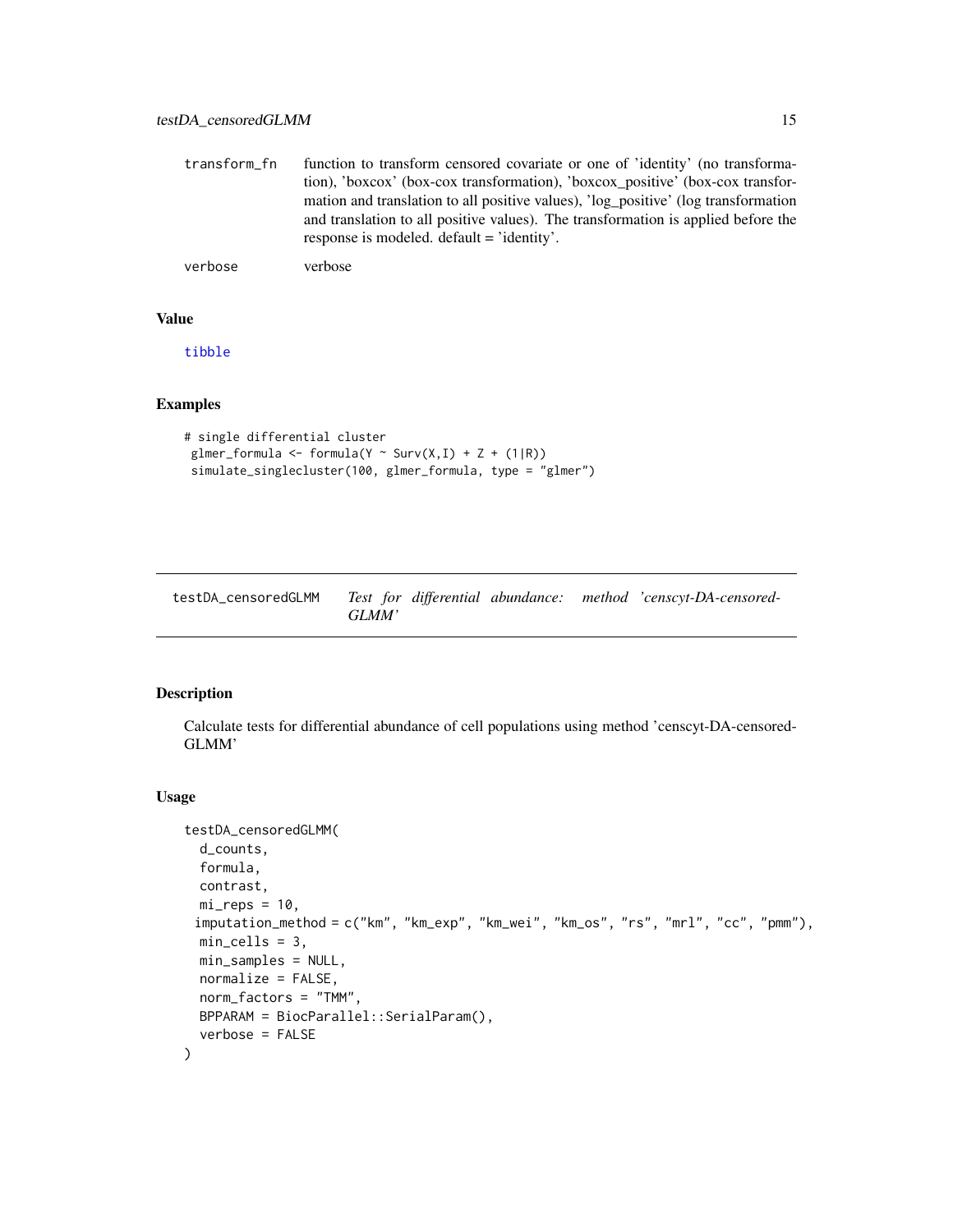### <span id="page-15-0"></span>**Arguments**

| d_counts          | SummarizedExperiment object containing cluster cell counts, from calcCounts.                                                                                                                                                                                                                                                                                                                                              |
|-------------------|---------------------------------------------------------------------------------------------------------------------------------------------------------------------------------------------------------------------------------------------------------------------------------------------------------------------------------------------------------------------------------------------------------------------------|
| formula           | Model formula object, see testDA_GLMM and for more details createFormula.<br>Be aware of the special format required for the censored covariate: instead of<br>just the covariate name (e.g. 'X') the columnname of the data being an event<br>indicator (e.g. 'I', with 'I' = 1 if 'X' is observed and 'I' = 0 if 'X' is censored, )<br>needs to specified as well. The notation in the formula is then 'Surv $(X,I)$ '. |
| contrast          | Contrast matrix, created with createContrast. See createContrast for de-<br>tails.                                                                                                                                                                                                                                                                                                                                        |
| mi_reps           | number of imputations in multiple imputation. default $= 10$ .                                                                                                                                                                                                                                                                                                                                                            |
| imputation_method |                                                                                                                                                                                                                                                                                                                                                                                                                           |
|                   | which method should be used in the imputation step. One of 'km', 'km_exp','km_wei','km_os',<br>'rs', 'mrl', 'cc', 'pmm'. See details. default = 'km'.                                                                                                                                                                                                                                                                     |
| min_cells         | Filtering parameter. Default $= 3$ . Clusters are kept for differential testing if they<br>have at least min_cells cells in at least min_samples samples.                                                                                                                                                                                                                                                                 |
| min_samples       | Filtering parameter. Default = number of samples $/$ 2, which is appropriate for<br>two-group comparisons (of equal size). Clusters are kept for differential testing<br>if they have at least min_cells cells in at least min_samples samples.                                                                                                                                                                           |
| normalize         | Whether to include optional normalization factors to adjust for composition ef-<br>fects (see details). Default = FALSE.                                                                                                                                                                                                                                                                                                  |
| norm_factors      | Normalization factors to use, if normalize = TRUE. Default = "TMM", in which<br>case normalization factors are calculated automatically using the 'trimmed mean<br>of M-values' (TMM) method from the edgeR package. Alternatively, a vector<br>of values can be provided (the values should multiply to 1).                                                                                                              |
| <b>BPPARAM</b>    | specify parallelization option as one of BiocParallelParam if 'BiocParallel' is<br>available otherwise no parallelization. e.g. MulticoreParam-class(workers=2)<br>for parallelization with two cores. Default is SerialParam-class() (no paral-<br>lelization).                                                                                                                                                          |
| verbose           | Logical.                                                                                                                                                                                                                                                                                                                                                                                                                  |

# Details

Calculates tests for differential abundance of clusters, using generalized linear mixed models (GLMMs) where a covariate is subject to right censoring.

The same underlying testing as described in [testDA\\_GLMM](#page-0-0) is applied here. The main difference is that multiple imputation is used to handle a censored covariate. In short, multiple imputation consists of three steps: imputation, analysis and pooling. In the imputation step multiple complete data sets are generated by imputation. The imputed data is then analysed in the second step and the results are combined in the third step. See also [pool](#page-0-0). The imputation in the first step is specific for censored data in contrast to the 'normal' use of multiple imputation where data is missing. Alternatively the samples with censored data can be removed (complete case analysis) or the censored values can be treated as missing (predictive mean matching).

Possible imputation methods in argument 'imputation\_method' are: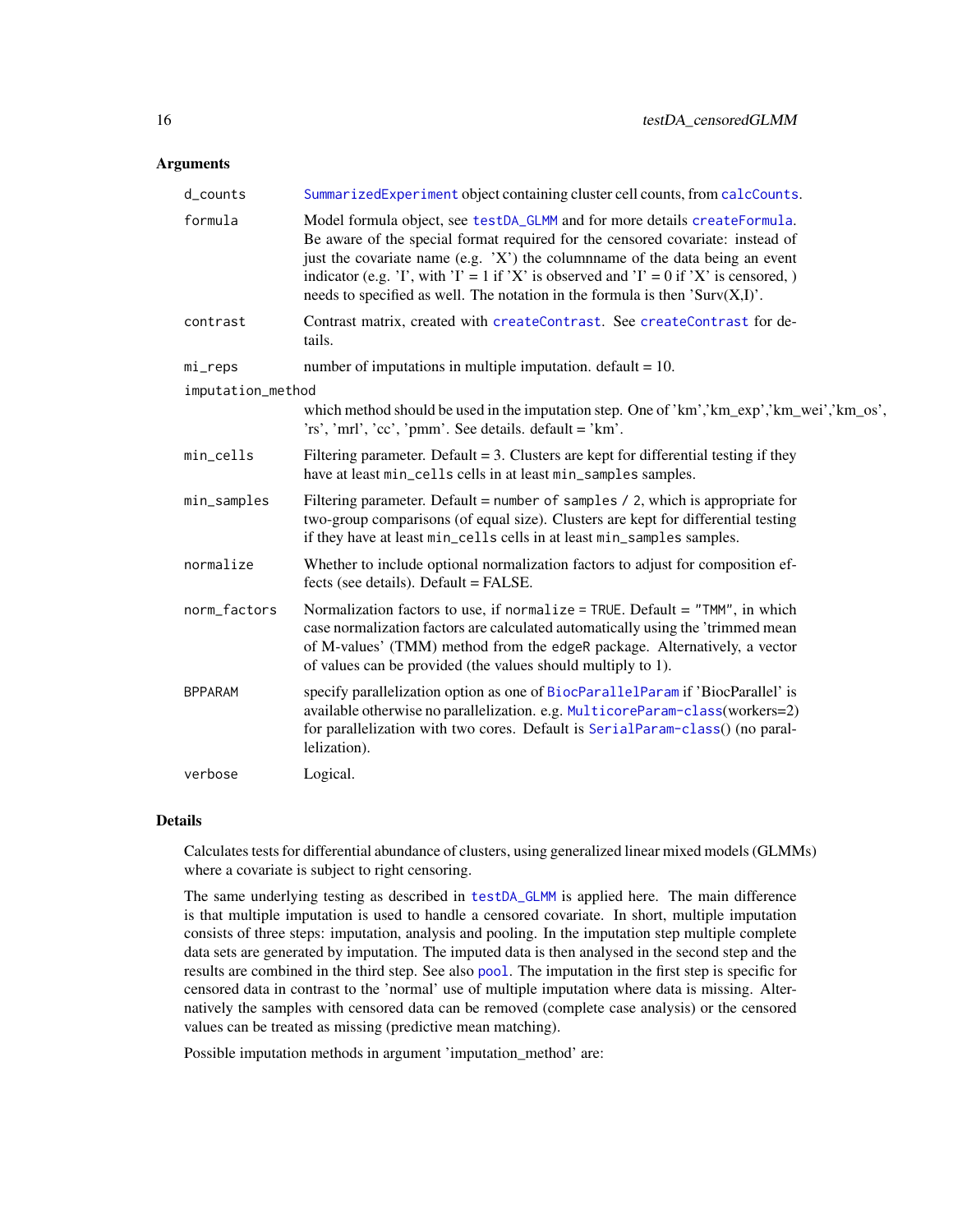- <span id="page-16-0"></span>'km' Kaplan Meier imputation is similar to 'rs' (Risk set imputation) but the random draw is according to the survival function of the respective risk set. The largest value is treated as observed to obtain a complete survival function. (Taylor et al. 2002)
- **'km** exp' The same as 'km' but if the largest value is censored the tail of the survival function is modeled as an exponential distribution where the rate parameter is obtained by fixing the distribution to the last observed value. See (Moeschberger and Klein, 1985).
- **'km** wei' The same as 'km' but if the largest value is censored the tail of the survival function is modeled as an weibull distribution where the parameters are obtained by MLE fitting on the whole data. See (Moeschberger and Klein, 1985).
- 'km\_os' The same as 'km' but if the largest value is censored the tail of the survival function is modeled by order statistics. See (Moeschberger and Klein, 1985).
- 'rs' Risk Set imputation replaces the censored values with a random draw from the risk set of the respective censored value. (Taylor et al. 2002)
- 'mrl' Mean Residual Life (Conditional multiple imputation, See Atem et al. 2017) is a multiple imputation procedure that bootstraps the data and imputes the censored values by replacing them with their respective mean residual life.
- 'cc' complete case (listwise deletion) analysis removes incomlete samples.
- 'pmm' predictive mean matching treats censored values as missing and uses predictive mean matching from [mice](#page-0-0).

#### Value

Returns a new [SummarizedExperiment](#page-0-0) object, with differential test results stored in the rowData slot. Results include raw p-values  $(p_1 \vee a)$  and adjusted p-values  $(p_2 \vee a)$ , which can be used to rank clusters by evidence for differential abundance. The results can be accessed with the [rowData](#page-0-0) accessor function.

#### References

A Comparison of Several Methods of Estimating the Survival Function When There is Extreme Right Censoring (M. L. Moeschberger and John P. Klein, 1985)

Improved conditional imputation for linear regression with a randomly censored predictor (Atem et al. 2017)

Survival estimation and testing via multiple imputation (Taylor et al. 2002)

### Examples

```
# create small data set with 2 differential clusters with 10 samples.
d_counts <- simulate_multicluster(alphas = runif(10,1e4,1e5),
                                  sizes = runif(10,1e4,1e5),
                                  nr\_diff = 2,
                                  group=2,
                                  return_summarized_experiment = TRUE)$counts
# extract covariates data.frame
experiment_info <- SummarizedExperiment::colData(d_counts)
```
# add censoring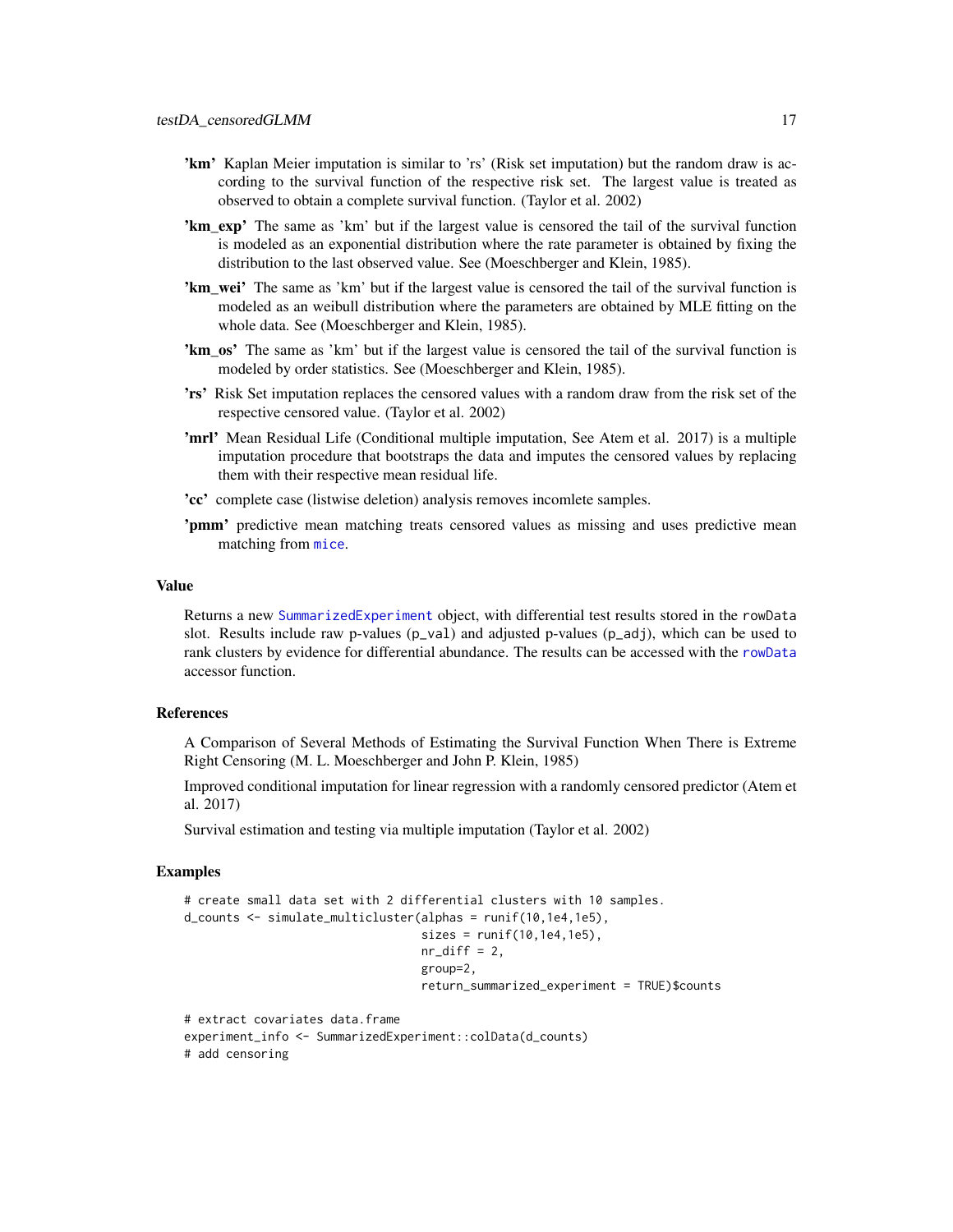```
experiment_info$status <- sample(c(0,1),size=10,replace = TRUE,prob = c(0.3, 0.7))
experiment_info$covariate[experiment_info$status == 0] <-
  runif(10-sum(experiment_info$status),
       min=0,
       max=experiment_info$covariate[experiment_info$status == 0])
# create model formula object
da_formula <- createFormula(experiment_info,
                            cols_fixed = c("covariate", "group_covariate"),
                            cols_random = "sample",event_indicator = "status")
# create contrast matrix
contrast <- diffcyt::createContrast(c(0, 1, 0))
# run testing with imputation method 'km'
outs <- testDA_censoredGLMM(d_counts = d_counts, formula = da_formula,
                            contrast = contrast, mi_reps = 2, imputation_method = "km")
diffcyt::topTable(outs)
# differential clusters:
which(!is.na(SummarizedExperiment::rowData(d_counts)$paired))
```